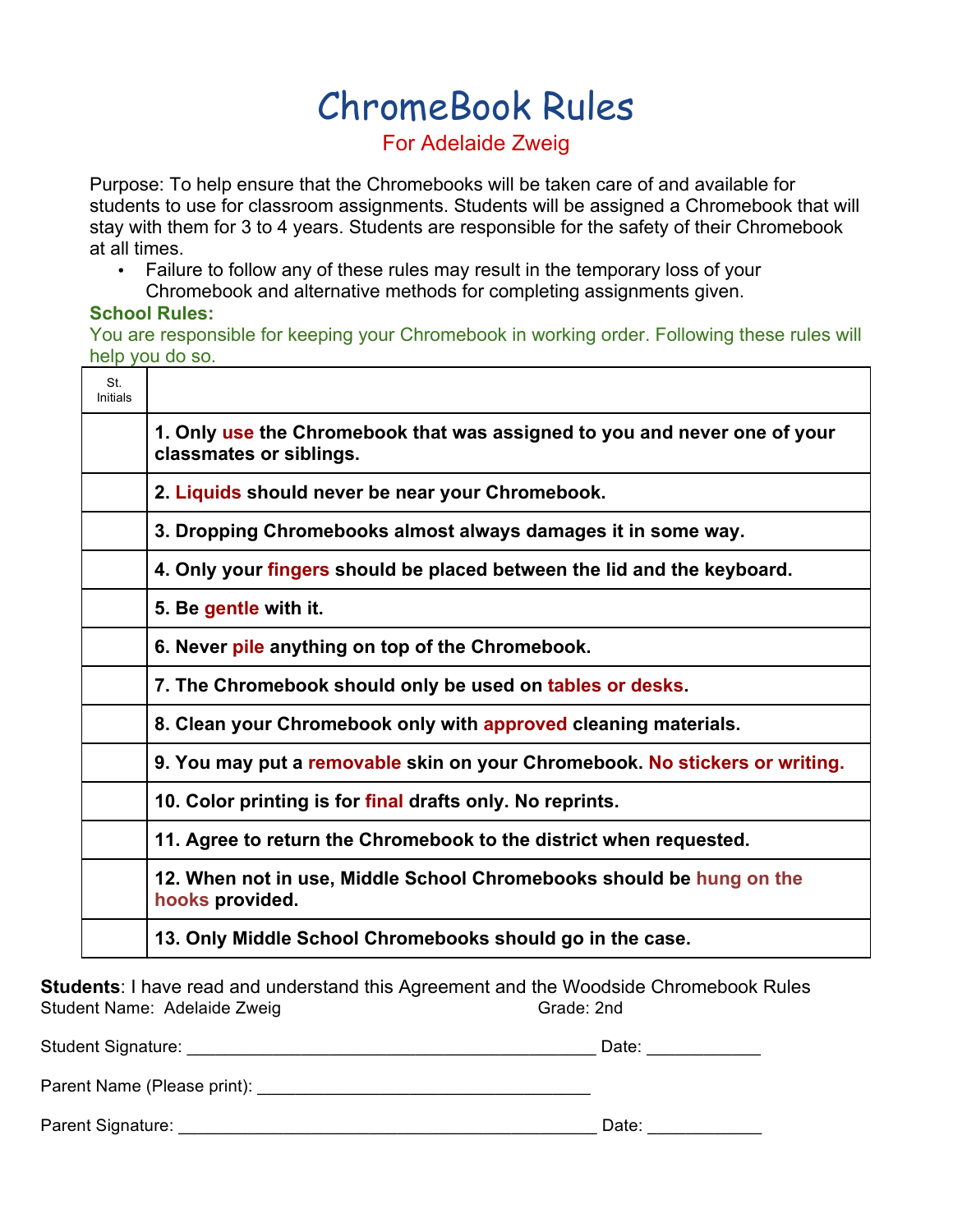## ChromeBook Rules

## Definitions and Examples Keep for Your Records

**Purpose:** To help ensure students know how to care for Chromebooks so they are available for students to use for classroom assignments. Students will be assigned a Chromebook that will stay with them from year to year. Students are responsible for the safety of their Chromebook at all times.

• Failure to follow any of these rules may result in the temporary loss of your Chromebook and alternative methods for completing assignments given.

### **School Rules:**

You are responsible for keeping your Chromebook in working order. Following these rules will help you do so.

#### **1. Only use the Chromebook that was assigned to you and never one of your classmates.**

The district will provide you with a temporary Chromebook if your Chromebook stops working. Do not use or move another person's chromebook

- because your battery is dead
- when your Chromebook is not working
- to help another student finish their work
- when their Chromebook is in the way

#### **2. Liquids should never be near your Chromebook.**

If someone has a bottle at your table, ask your neighbor to remove the bottle, notify your teacher, move, or put your Chromebook away. Liquid damage, will not be considered accidental.

Chromebooks should never be exposed to the rain. If it is raining do not take your device out of the classroom unless it is in its case.

#### **3. Dropping of Chromebooks.**

It is your responsibility to make sure your device is held securely and/or located in a place where it won't fall or be knocked to the ground.

When carrying it,

- only carry **it** and make a second trip for anything else you need, i.e. books, papers, other materials, etc.
- hold it securely with two hands.
- walk at all times.
- use caution when rounding corners.

#### **4. Only your fingers should be placed between the lid and the keyboard.**

Closing the lid with **anything** in between the screen and keyboard most likely will destroy the screen at a cost of approximately \$350.

#### **5. Be gentle with it.**

Slamming it closed or dropping it on a desk will lead to damage, which may not show up until sometime later.